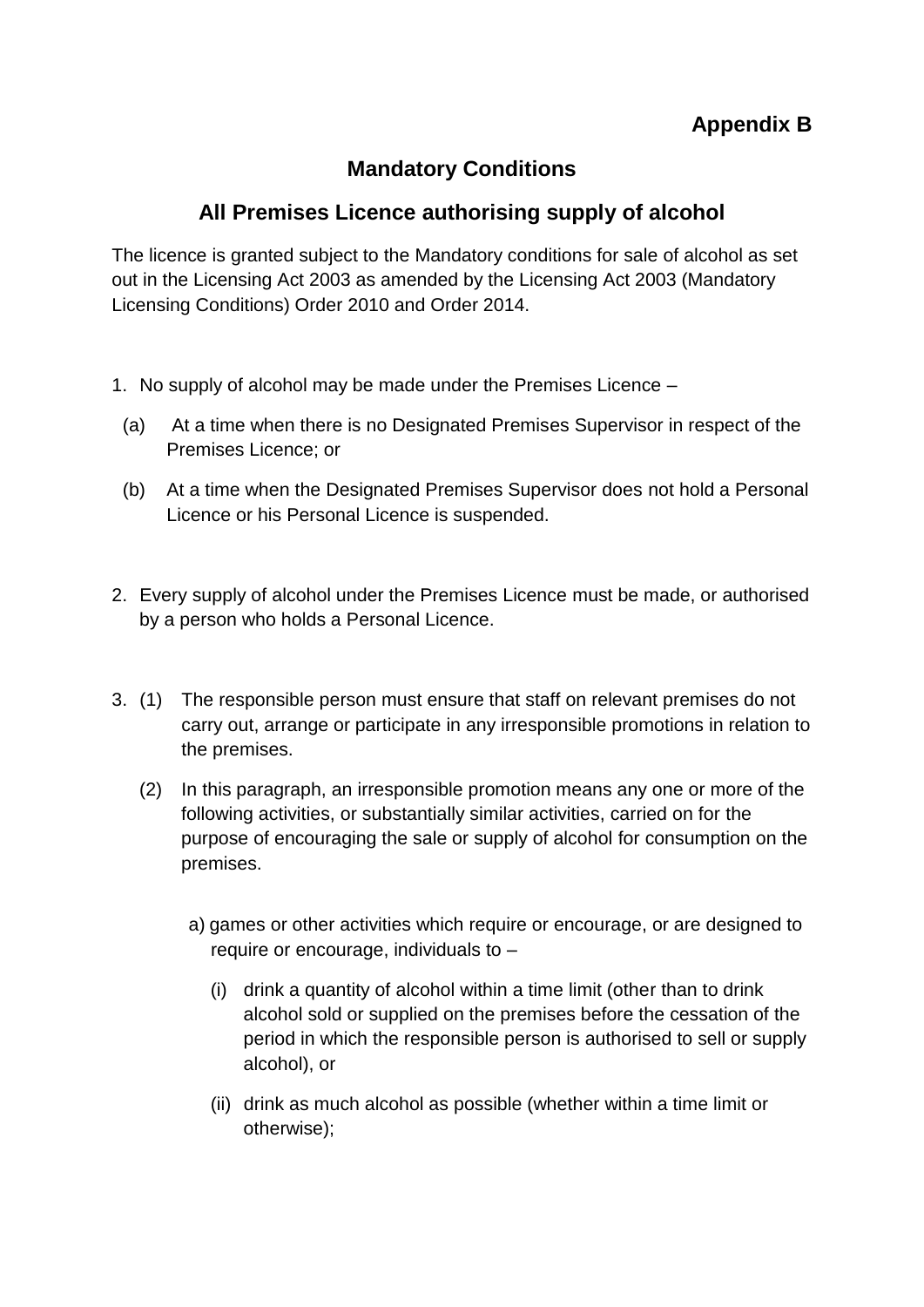- b) provision of unlimited or unspecified quantities of alcohol free or for a fixed or discounted fee to the public or to a group defined by a particular characteristic in a manner which carries a significant risk of undermining a licensing objective;
- c) provision of free or discounted alcohol or any other thing as a prize to encourage or reward the purchase and consumption of alcohol over a period of 24 hours or less in a manner which carries a significant risk of undermining a licensing objective;
- d) selling or supplying alcohol in association with promotional posters or flyers on, or in the vicinity of, the premises which can reasonably be considered to condone, encourage or glamorise anti-social behaviour or to refer to the effects of drunkenness in any favourable manner.
- e) dispensing alcohol directly by one person into the mouth of another (other than where that other person is unable to drink without assistance by reason of disability).
- 4. The responsible person must ensure that free potable water is provided on request to customers where it is reasonably available.
- 5. (1) The premises licence holder or club premises certificate holder must ensure that an age verification policy is adopted in respect of the premises in relation to the sale or supply of alcohol.
	- (2) The designated premises supervisor in relation to the premises licences must ensure that the supply of alcohol at the premises is carried on in accordance with the age verification policy.
	- (3) The policy must require individuals who appear to the responsible person to be under 18 years of age (or such older age as may be specified in the policy) to produce on request, before being served alcohol, identification bearing their photograph, date of birth and either:-
	- (a) a holographic mark or
	- (b) an ultraviolet feature.
- 6. The responsible person shall ensure that
	- (a) where any of the following alcoholic drinks is sold or supplied for consumption on the premises (other than alcoholic drinks sold or supplied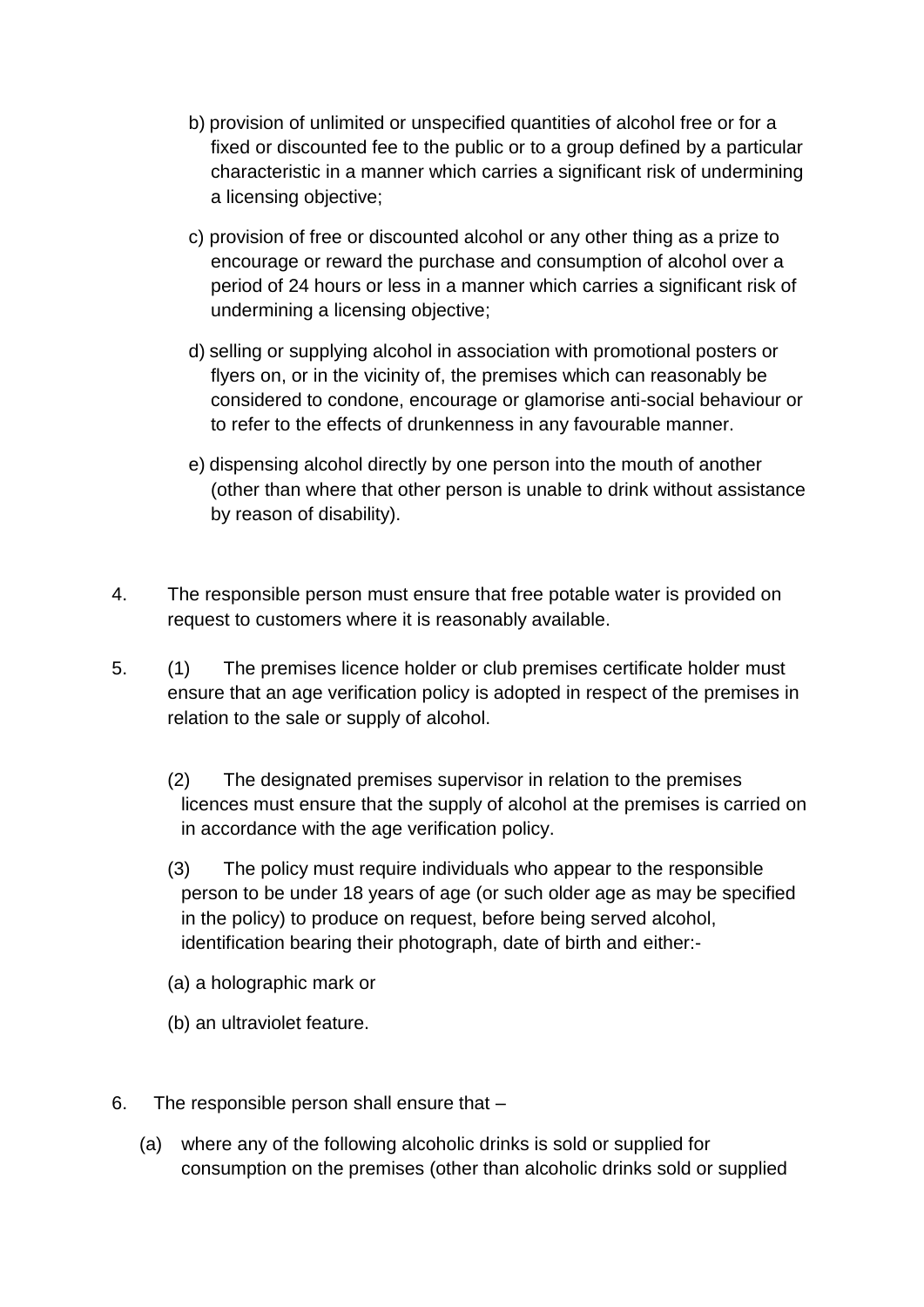having been made up in advance ready for sale or supply in a securely closed container) it is available to customers in the following measures –

- (i) beer or cider: ½ pint;
- (ii) gin, rum, vodka or whisky: 25 ml or 35 ml; and
- (iii) still wine in a glass: 125 ml; and
- (b) these measures are displayed in a menu, price list or other printed material which is available to customers on the premises; and
- (c) where a customer does not in relation to a sale of alcohol specify the quantity of alcohol to be sold, the customer is made aware that these measures are available.

## **Minimum Drinks Pricing**

- 1. A relevant person shall ensure that no alcohol is sold or supplied for consumption on or off the premises for a price which is less than the permitted price.
- 2. For the purposes of the condition set out in paragraph 1
	- (a) "duty" is to be construed in accordance with the Alcoholic Liquor Duties Act 1979
	- (b) "permitted price" is the price found by applying the formula –

 $P = D + (DxV)$ 

Where –

- (i)P is the permitted price
- (ii)D is the amount of duty chargeable in relation to the alcohol as if the duty were charged on the date of the sale or supply of the alcohol, and
- $(iii)$ V is the rate of value added tax chargeable in relation to the alcohol as if the value added tax were charged on the date of the sale or supply of the alcohol;
- (c) "relevant person" means, in relation to premises in respect of which there is in force a premises licence –
	- (i) The holder of the premises licence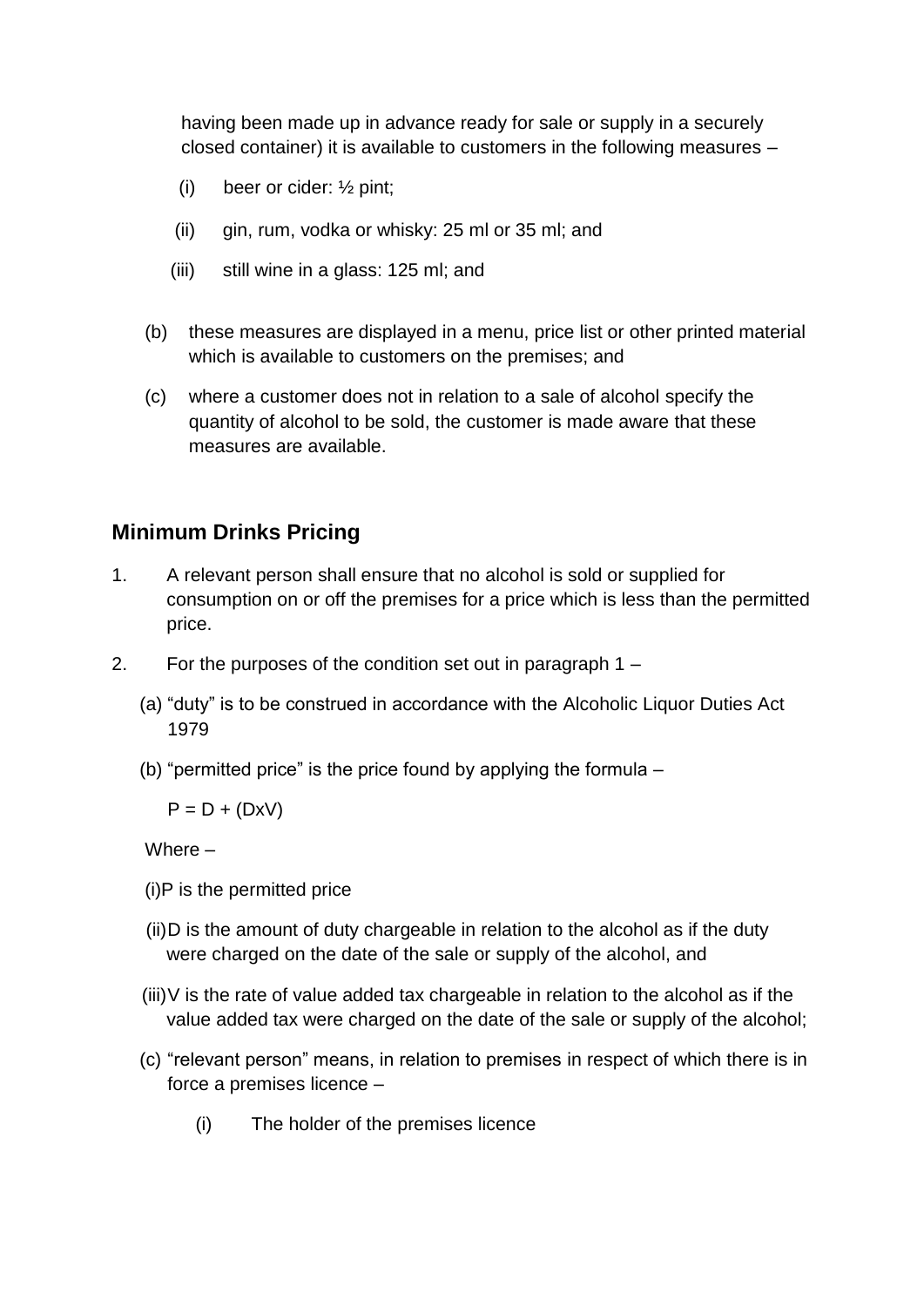- (ii) The designated premises supervisor (if any) in respect of such a licence, or
- (iii) The personal licence holder who makes or authorises a supply of alcohol under such a licence;
- (d) "relevant person" means, in relation to premises in respect of which there is in force a club premises certificate, any member or officer of the club present on the premises in a capacity which enables the member or officer to prevent the supply in question; and
- (e) "value added tax" means value added tax charged in accordance with the Value Added Tax Act 1994.
- 3. Where the permitted price given by Paragraph (b) of paragraph 2 would (apart from the paragraph) not be a whole number of pennies, the price given by that sub-paragraph shall be taken to be the price actually given by that sub-paragraph rounded up to the nearest penny.
- 4. (1) Sub-paragraph (2) applies where the permitted price given by Paragraph (b) of paragraph 2 on a day ("the first day") would be different from the permitted price on the next day ("the second day") as a result of a change to the rate of duty or value added tax.

(2) The permitted price which would apply on the first day applies to sales or supplies of alcohol which take place before the expiry of the period of 14 days beginning on the second day.

# **If the Premises Licence allows Exhibition of Films**

1. Where a premises licence authorises the exhibition of films, the licence must include a condition requiring the admission of children to the exhibition of any film to be restricted in accordance with this section.

2. Where the film classification body is specified in the licence, unless subsection (3)(b) applies, admission of children must be restricted in accordance with any recommendation by that body.

#### 3. Where

(a) The film classification body is not specified in the licence, or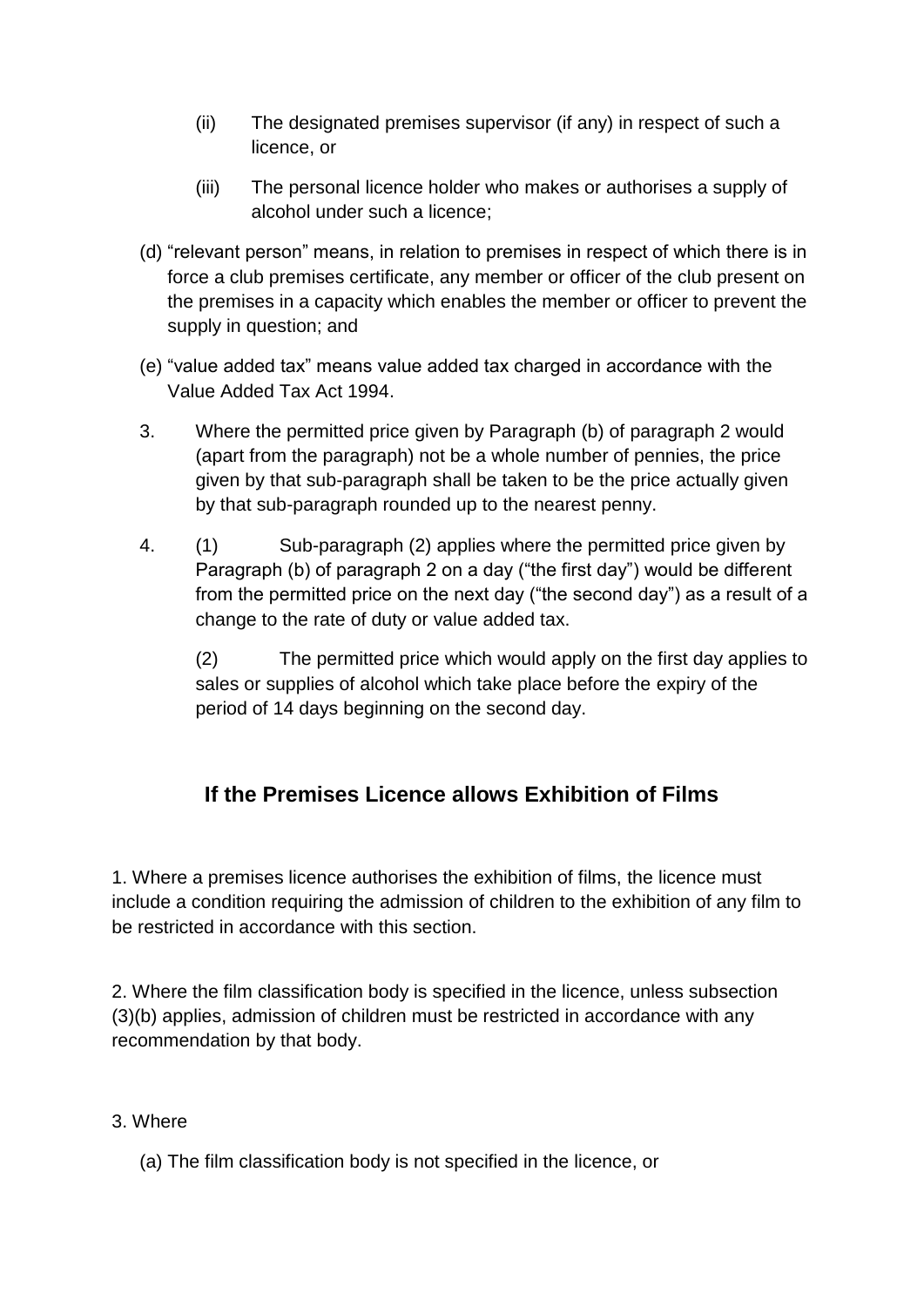(b) The relevant licensing authority has notified the holder of the licence that this subsection applies to the film in question,

admission of children must be restricted in accordance with any recommendation made by that licensing authority.

4. In this section "children" means any person aged under 18; and

"film classification body" means the person or persons designated as the authority under Section 4 of the Video Recordings Act 1984(c39) (authority to determine suitability of video works for classification).

## **If the Premises Licence has conditions in respect of Door Supervision**

#### **except theatres, cinemas, bingo halls and casinos**

1.Where a premises licence includes a condition that at specified times one or more individuals must be at the premises to carry out a security activity, each such individual must:

(a) be authorised to carry out that activity by a licence granted under the Private Security Industry Act 2001; or

(b) be entitled to carry out that activity by virtue of section 4 of the Act.

2.But nothing in subsection (1) requires such a condition to be imposed:

(a) in respect of premises within paragraph 8(3)(a) of Schedule 2 to the Private Security Industry Act 2001 (c12) (premises with premises licences authorising plays or films); or

(b) in respect of premises in relation to:

 (i) any occasion mentioned in paragraph 8(3)(b) or (c) of that Schedule (premises being used exclusively by club with club premises certificate, under a temporary event notice authorising plays or films or under a gaming licence), or

 (ii) any occasion within paragraph 8(3)(d) of that Schedule (occasions prescribed by regulations under that Act.